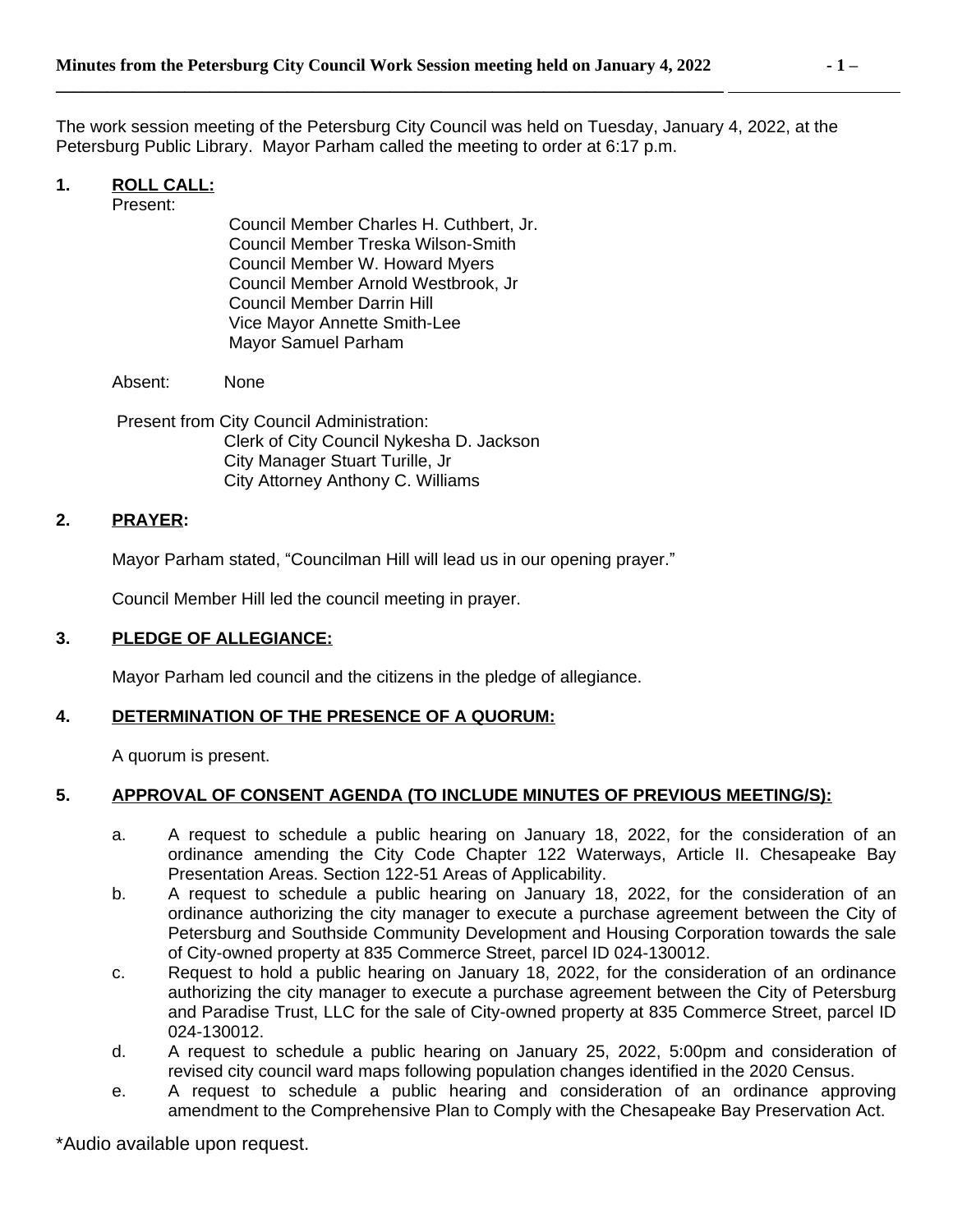- f. A request to schedule a public hearing and consideration of an ordinance approving an amendment to the City Code, Chapter 50. Environment, Article II. Noise
- g. A request to schedule a public hearing and consideration of an ordinance approving an amendment to the PUD and proffers for the Harrison Creek Properties.
- h. A request to schedule a public hearing on January 18, 2022, for the consideration of an ordinance authorizing the city manager to establish the Enterprise Zone Capital Investment Real Estate Tax Rebate.
- i. Request to hold a public hearing on January 18, 2022, for the consideration of an ordinance authorizing the city manager to execute a purchase agreement between the City of Petersburg and Tri-Cities Habitat for Humanity Restore for the sale of city-owned property at 835 Commerce Street, parcel ID 024-130012.
- j. A request to schedule a public hearing to be held on January 12, 2022, for consideration of an ordinance to authorize the city to receive a grant from the Virginia Department of Transportation and for the City Manager to execute an assignment and assumption agreement for the acquisition of property owned by CSX for the completion of the Appomattox River Trail.
- k. A request to schedule a public hearing on January 18, 2022, and consideration of an ordinance approving the Vacation of Right of Way and an ordinance to vacate and convey Coffee House Street (Approximately 0.16 acre); and approximately .063 portion of Madison Street; and an approximately 0.740 Acre portion off River Street as depicted on the plat prepared on November 5, 2020, by The Timmons Group in Furtherance of The Harbor Properties Conveyance.
- l. A request to schedule a public hearing and consideration of the funding recommendations from the Community Development Block Grant Advisory Board.
- m. Minutes: December 14, 2021 – Closed Session Meeting December 14, 2021 – Regular City Council Meeting

Council Member Wilson-Smith stated, "Item 5d discusses the consideration of revised city council ward maps and to schedule a public hearing on January 25<sup>th</sup>. I would like to know what the plans are to bring this issue to the public. Will the public see the maps prior to this scheduling day? What do we have in place so that at the public can see this and make a well-informed judgement about the redistricting in the city?"

Mr. Tabor stated, "We can certainly put the proposed maps on the website and allow the public the opportunity to review those proposed maps on the websites. And we are working with the library to also post those maps in the library for the public to review them at the opening of the library."

Council Member Wilson-Smith stated, "Is it possible, because in the proposal that I saw some people will change from one ward to another ward. Everyone is not computer savvy, and everyone does not look at the website. Especially your elderly population who may not come to the library to look at a ward map. For those persons who street are listed in the information who will change from one ward to another. For instance, in the proposal, you changed Burch Street out of Ward 1 to Ward 4. Is it possible that those individuals on those streets in all of the wards get a mailing letting them know that this is our proposal?"

Mr. Tabor stated, "That is conceivable. I may need to confer with the city attorney."

Mayor Parham stated, "I have a question Mr. Tabor. Are we going to send that out afterwards? Have we gotten to a point that we are going to send out all the options or are you waiting until we get to one option? What do you think is the best method of us getting this out?"

Mr. Turille stated, "I would recommend ensuring that you finalize the correct ward map. As I recall, there was still some discussion on which maps would be final. Then once you are clear on that, certainly cost is not prohibited if you feel that's necessary to send out the final ward delineated maps. I do not have a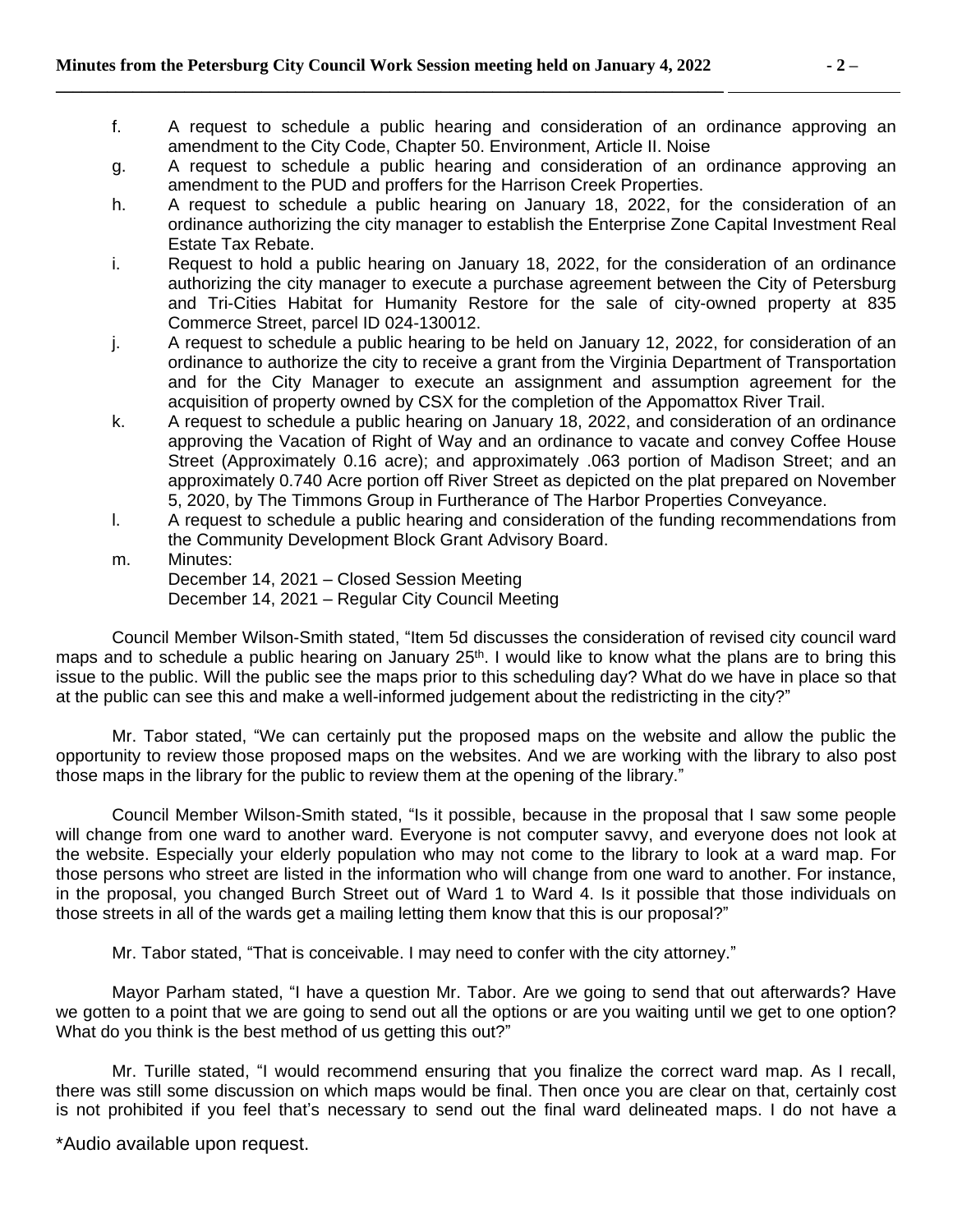problem with that in posting on the website and in public places."

Council Member Wilson-Smith stated, "So, then the finalization that we are looking for is the finalization from council first and then we take it to the public?"

Mr. Tabor stated, "Yes."

Council Member Wilson-Smith stated, "When does council expect to finalize?"

Mr. Tabor stated, "Hopefully, on the 25<sup>th</sup>."

Council Member Wilson-Smith stated, "So, we will have a special meeting on the 18th to finalize and then take it to the public on the 25<sup>th</sup>. So, still if we finalize this on the 18<sup>th</sup>, does the public have ample amount of time to get the information that they need. I do not think so. And if we are doing it by way of a public comment period then that is only going to give consideration to the public who comes to the meetings to give that public comment. And is that actually fair to people who are actually move with out moving from one ward to another. Are we doing the best that we can do to ensure that the public gets the information that they need to understand? Are we reaching them? The website does not reach everyone. Neither does putting it in the library. We have to reach the people. I know that we cannot be 100% but we have to put forth an effort to say that we have really reached out people. The mailings would be good but even if we decide on the 18<sup>th,</sup> it still would not be straight by the 25<sup>th</sup>."

Mayor Parham stated, "Council Member Wilson-Smith do you think that it would be a good idea to have a town hall meeting with them down there with those maps?"

Council Member Wilson-Smith stated, "I think that would be good. I suggested that about a money ago that we do that. But I think in addition to that the mailings could not hurt. And we may have to move the January 25<sup>th</sup> date."

There was discussion among City Council Members and staff.

Council Member Myers made a motion to approve the consent agenda. The motion was seconded by Vice Mayor Smith-Lee. The motion was approved on roll call. On roll call vote, voting yes: Cuthbert, Myers, Westbrook, Hill, Smith-Lee, and Parham; Voting No: Wilson-Smith

### **6. SPECIAL REPORTS:**

#### a. Presentation and Recognition to Dominion Energy

Mayor Parham stated, "This item has been moved to January 18<sup>th</sup>. But we do have our Senator Joe Morrisey here today. I ask you to come up and give us a report. I know you had a great event with a check given from Dominion. So, it is good to see you since then. It was a \$30,000 check that Dominion gave to Habitat here. And we want to thank you for your leadership and Happy New Year to you."

Senator Joe Morrissey provided updates from the General Assembly.

Key points:

- Senator Morrissey serves on judiciary, agricultural, rehabilitation, social services, and local government.
- Top priority in the 2022 Session is to get a casino resort in Petersburg.
- There are currently five casino licenses that have been authorized in the commonwealth. Four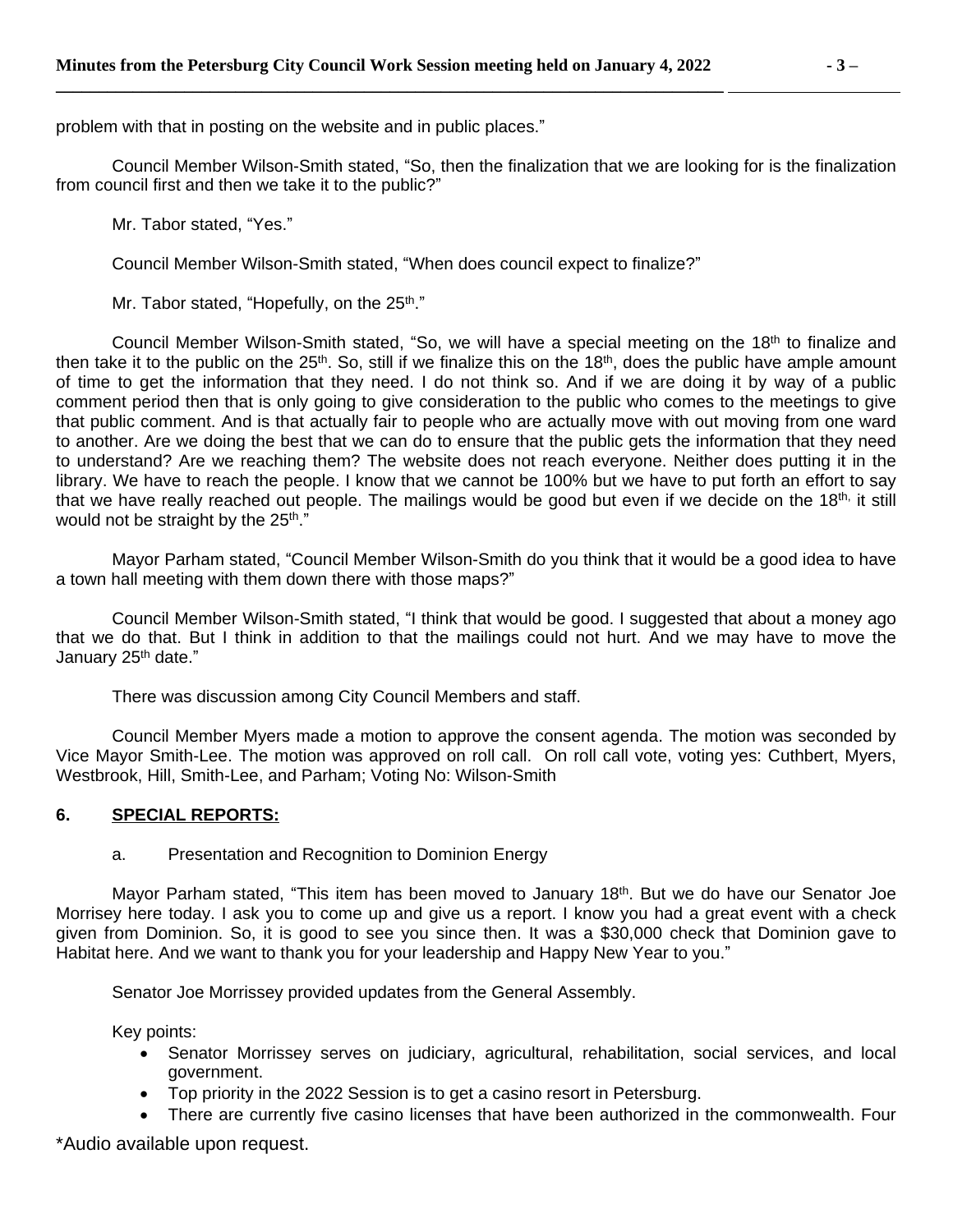of the cities have approved it and one has rejected it.

- Before Petersburg can get a casino, it must be authorized by the General Assembly. That bill has been prepared and will be introduced. A second enactment clause will be introduced.
- Explained to council the benefits of casino. In a nutshell, there will be 1,500 jobs making at least \$55,000 a year.
- The infrastructure will improve throughout the city.
- Senator Morrissey stated that he will keep the city advised with everything going on in the General Assembly.
- He will be introducing several criminal justice reform bills. And this has been a focus since becoming a Senator.
- He will be introducing a bill that will repeal all mandatory minimum sentences in Virginia. It passed the Senate last year but did not get to the House. It will be reintroduced again this year.
- Will be introducing a bill to reintroduce parole in the Commonwealth.
- Stated that it has been an honor serving Petersburg and look forward to continuing to serve the City of Petersburg.

Mayor Parham stated, "Thank you so much Senator Morrissey and that is good news to hear that you are going to keep on fighting for us down here in Petersburg. Also, not only move here but we want a piece of the 'Fighting Joe Morrisey Show' broadcasted down here in Petersburg as well. It is a great show, and we enjoy everything that you do. And we appreciate your leadership representing us down here in Petersburg. You continue to fight a good fight and we are behind you 100%."

Senator Morrisey stated, "Thank you very much and it is an honor to represent our city.

b. Presentation from Neighborhood Services

Nikesha Williams, Director of Neighborhood Services, presented a PowerPoint presentation on Neighborhood Services.

Key points:

- In stage one, iWorQ is currently uploading and creating new documents and customizing its processes to meet the needs of each division. Once each module is completed, a review is done on its functionality and request modifications to any deficiencies detected.
- In stage two, iWorQ will provide in-depth one-on-one manager training that will allow them to train their teams. iWorQ will also provide group training for the entire team on their respective modules.
- In stage three, their goal is to go live on January 31<sup>st</sup>, bringing all divisions of Neighborhood Services together and providing us with seamless communication.

There was discussion among City Council and staff.

Vice Mayor Smith-Lee stated, "Can you give me your number because I was trying to locate you to speak with you."

Ms. Williams stated, "Yes ma'am. It is 804-733-2409 ext. 4179."

Council Member Hill stated, "I just wanted to tell you congratulations on your new appointment and look forward to working with you."

### **7. MONTHLY REPORTS:**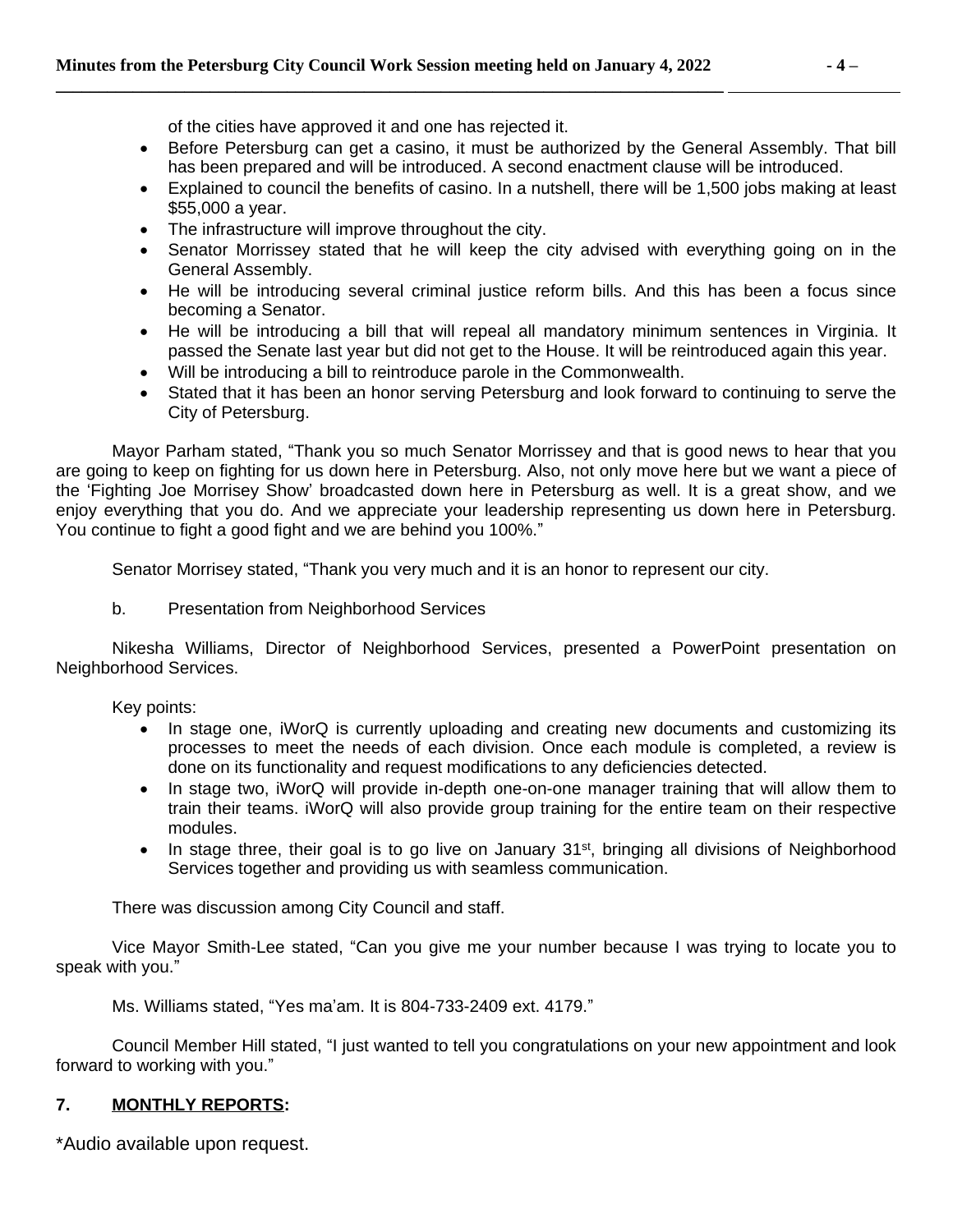\*There are no items for this portion of the agenda.

## **8. FINANCE AND BUDGET REPORT:**

Budget to Actual Report

Shakira Wynn, Finance Manager, gave an update on the budget.

Key points:

- The budget it is trending positive.
- 39% remains for the general fund revenue and 46% remains for the general fund expenses.
- The grant fund figures do not include ARPA funds.
- Excess revenue and over expenses as of November  $30<sup>th</sup>$  for the general fund is in the amount of \$4.6 million. Across all funds is \$3.9 million.
- They anticipate that the second quarter of actuals will be completed on January 15<sup>th</sup> and will be posted to the city's website once completed.

## **9. CAPITAL PROJECTS UPDATE:**

a. Public Works & Utilities Update

Andrew Barnes, City Engineer and General Manager of Utilities, gave an update on public works.

Key points:

- "No Firearms" signs have been posted at public entrances to occupied city buildings.
- The signs have been posted at major entrances to most parks. And more signs have been ordered.
- They welcome any feedback from council or public.
- The St. Andrew Street Bridge is substantially complete and there are minor punch list items.
- The bridge has remained closed in case the contractor required access to the bridge's road surface.
- The LED Replacement Project is currently in WARD 5 & 7. The expected completion is Spring 2022.
- The Park N Ride constructing is currently going on now. It started 8/2/2021 with the precast walls and deck going up. There will be road closure along Union Street in the coming weeks and expected completion is late Spring 2022.
- The Pump Station Flow Meters are currently completed.
- Southside Depot has ARPA allocation for renovation costs. The renovation IFB was submitted to purchasing for review in the middle of December. Advertisement on eVA is expected by middle of January.
- The Annual Bridge Inspections and local ratings are completed for 2021.
- The annual paving contract is 50% completed.
- The citywide drainage study, the city is receiving a \$2.238 million dollar grant from DEQ. The RFP Committee is reviewing proposals. The study phase could take 18 months. Long-term capital projects will be scoped and identified.
- ARPA funds for drainage remediation in long-term problem areas. Work will be completed through a contractor.
- Locks Watermain Replacement currently resubmitting wetlands permit application to Corps of Engineers. The bid phase is next. Completion is expected spring/summer 2023.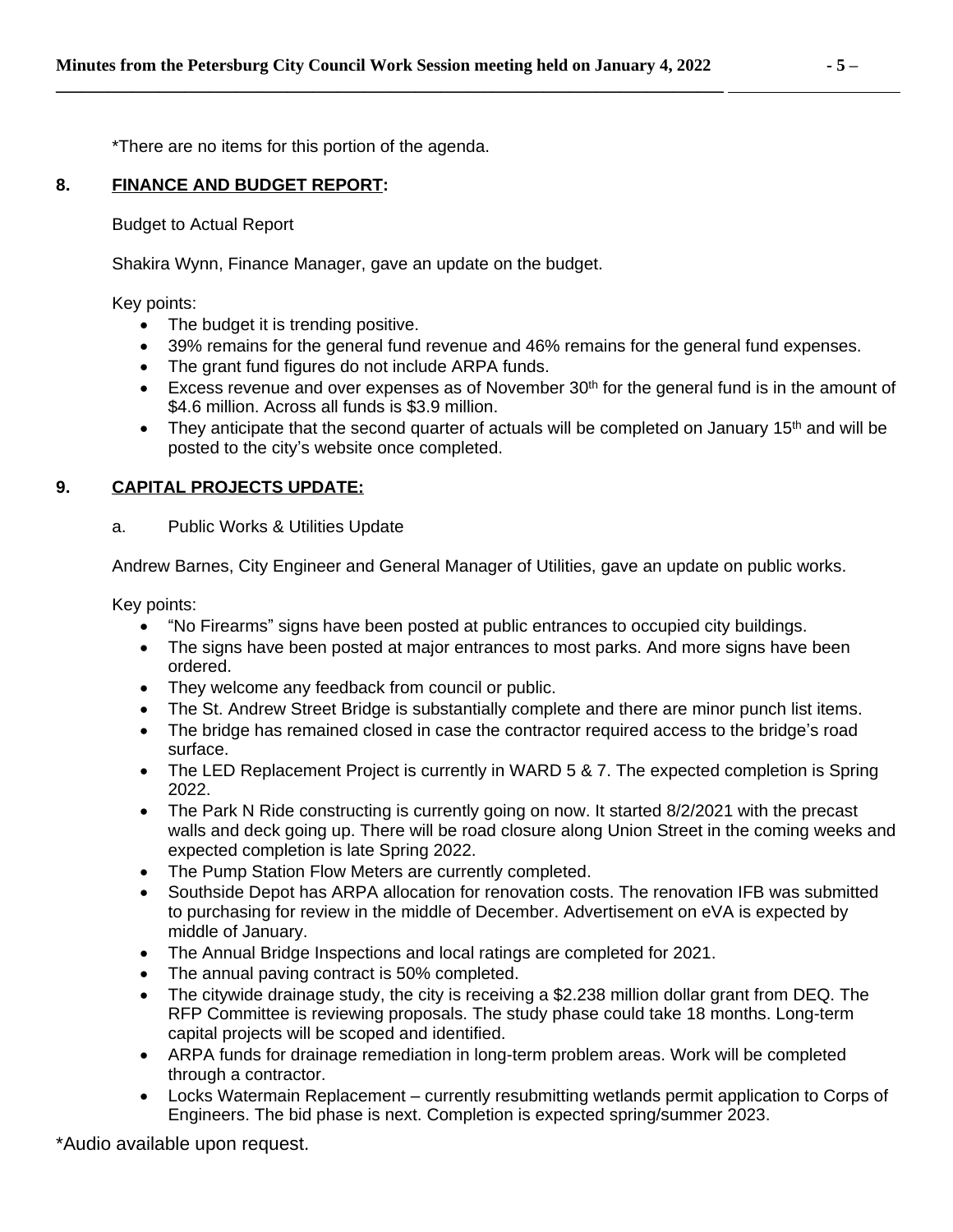- Prince George Water System Interconnection currently bid document preparation is taking place and the bid is next. Expected completion is fall 2022.
- Phlow Pharmaceutical has ongoing coordination.
- Poor Creek Wastewater Improvement and Water System Improvements Loan awards from DEQ and VDH totaling nearly \$27 million. Need to fund and finalize designs, bid/award construction contract to close loans. And additional funding sources are being identified.
- Leaf Collection is substantially complete.
- Streets Division is stocked on sand and salt and new spreaders have been purchased.
- Developing a Blandford Cemetery Maintenance Plan.
- Reviewing Downtown litter and trash can collection options.

Council Member Hill stated, "Thank you for the work that you do. Quick question. When will the fence at People's Cemetery be fixed?"

Mr. Barnes stated, "I understand that the fence is on order. And we have had some issues with trying to get fences in. So, I will certainly check back. I know that facilities has placed that order and tried to get it in place. But I think that there is a manufacturer or supply issue that this point."

Council Member Hill stated, "And do you have a positive date of the St. Andrews Street Bridge opening?"

Mr. Barnes stated, "Like I said I think that within the next week we will probably be closed out on that project with the contractor. At which point we will coordinate with the city manager and try to schedule an opening."

Council Member Hill stated, "Thank you."

Council Member Cuthbert stated, "Thank you Mr. Mayor and thank you Mr. Barnes. Questions on a number of the capital projects that you have reported on. It is an exciting time in Petersburg. At last, we seem to have a little bit of money to address some of the very serious problems that have been bothering our constituents. Let me start with the LED Replacement Project. I was really excited when that idea came forward. I went to the ribbon cutting in front of the police station along with the Mayor, Council Member Hill, Council Member Myers and perhaps Councilwoman Treska Wilson-Smith and Annette was with us as well. I was really excited and yet I drive around town, and I already see lights that are not functioning in the Fourth Ward. These were lights that were supposed to have some fabulous, phenomenal life expectancy and they are not burning. I think that I would like to offer a couple of suggestions. One that there be a schedule for verification that lights are functioning properly throughout the city. And that the schedule be reduced to a writing and that the writing be put in our procedure manual Mr. City Manager. Because ten years from now we may not have people who remember that this issue was discussed on January 4, 2022. But if they have a procedure manual, they can open that manual and see that every quarter I am supposed to sweep the city and keep a check list. And file a check list with the head of the Department of Public Works or whatever the procedure might be. But I think that the procedure needs to be put in writing in order to preserve institutional knowledge. I think that the procedure needs to be followed and I know that some of the lights in the Fourth Ward are already out to my disappointment. Before I leave that one, Mr. City Manager is that something that you can do and write up in a protocol and share with council at an upcoming meeting. I don't mean to overburden you, but I am a huge believer in touch it once and solve the problem and then move on. We don't have to revisit it again. We do not have to talk about it again and council doesn't have to follow up again. It is just done and a matter of routine. And I wonder if things can be set up in that fashion in terms of monitoring our streetlights. Which are important to the safety of all citizens that those streetlights are properly functioning. Is that something that you think is appropriate?"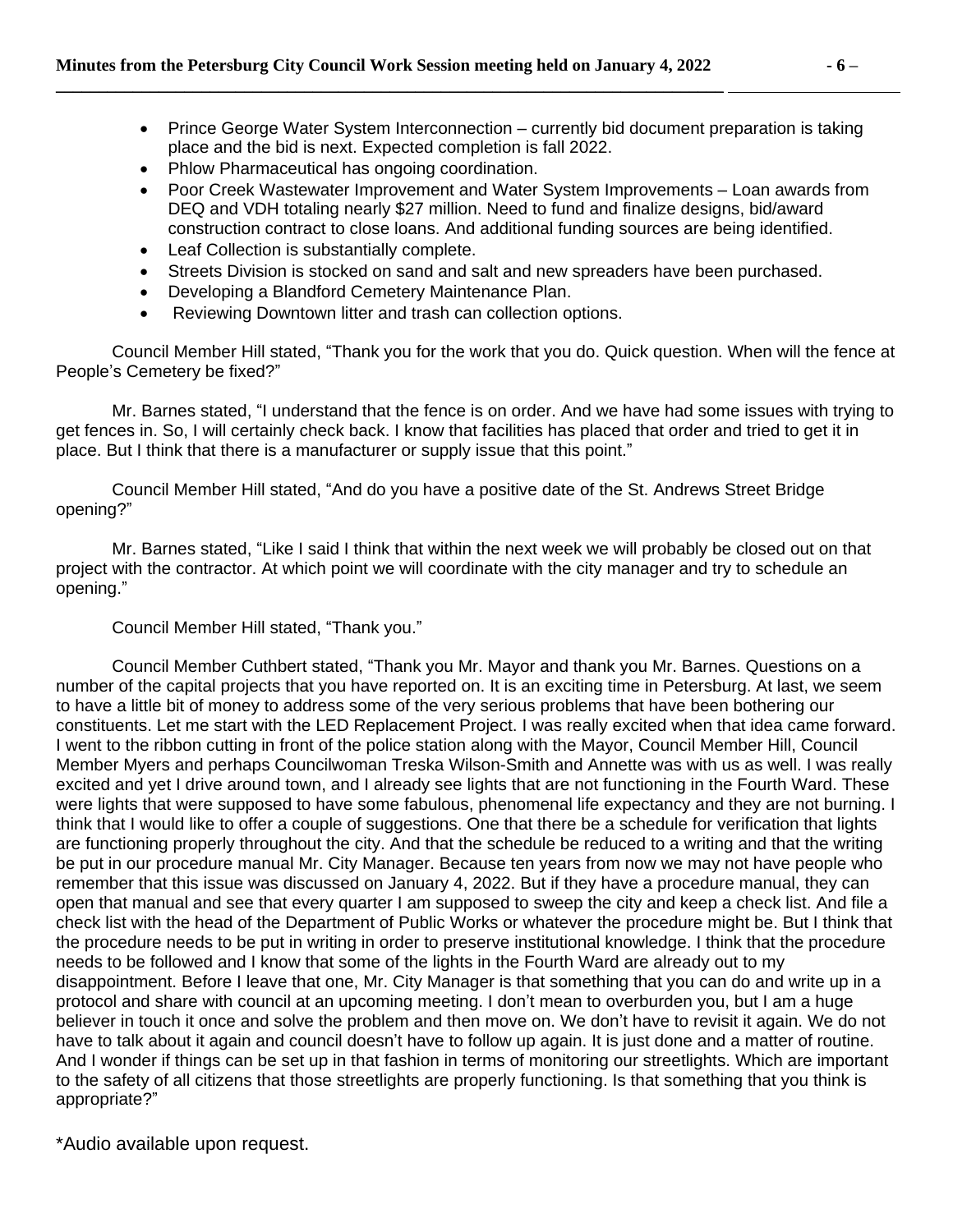Mr. Turille stated, "Yes. We can do that. Let me just make sure that I understand. Scheduled regular maintenance review of lighting throughout the city. Is that correct?"

Council Member Cuthbert stated, "Yes sir. And maybe it has to be a check list for every light so that somebody is responsible for saying, yes that light is on. The council person goes by and sees that the light is off, and now who checked the box and said it was on. I don't know I do not want to over complicate it. It needs to be administratively feasible. If you would decide what is best and bring that back to council maybe at our work session in February. Maybe a month from now or our work session in March. There is no real compulsion to get it done, I just have noticed that sometimes if we don't have deadlines of doing things then it is very easy for them to slip through cracks."

Mr. Turille stated, "Understood. If it is through the GIS, then it may have lighting within the model that can be reviewed through the GIS."

Mr. Barnes stated, "Absolutely. Those lights can be added as GIS features, and we can have where it be a citizen or staff member or council member who is going around and sees an issue and identify that location. I would proffer one story that I have heard particularly in Pecan Acres. Where some lights were replaced recently but the existing electrical system that Dominion owns was actually not equipped to supply feed to those lights. It is possible that is an issue that we have been experiencing with some of your outages."

Council Member Cuthbert stated, "Well, if that is what the explanation is then it needs to be addressed and corrected. The ultimate goal is to get the lights on and if it is a question of replacing a light bulb or an electrical box, I don't think that it matters to the public safety. I think that it is important that it gets done. And I am sure that you understand that. Let me go to Southside Depot. I wrote myself a note. When will work begin and when will work end? Can you help council with that question?"

Mr. Barnes stated, "Sure. Assuming that we can get this bid out on the street within the next two weeks, construction could potentially begin within four months. By the time we have had a contractor to go through the process and to get them onboard and check references, bonds and so forth. So, earlier summer, I would assume that renovation could begin. As for how long that will take, I am not actually certain how long a duration of the restoration will take. But I can certainly find out."

Council Member Cuthbert stated, "And in the citywide drainage study I was really puzzled as to why it takes 18 months to do a study."

Mr. Barnes stated, "So this will be a rather comprehensive study. It is going to actually involve having a surveyor go out and survey all of our storm drainage culverts, ditches in front of homes, the bottom and top of pipes and finding out what the slope and capacity of those systems are. And then performing an engineer evaluation to determine how much water is going through each of those projects that need to be located to improve the capacity of those pipes."

Council Member Cuthbert stated, "Will that study include identifying private homes whose stormwater is going into the wastewater system?"

Mr. Barnes stated, "The short answer to that is no. However, that would be something from the wastewater utility side that we would want to know about. So, that would be what we would call a cross connection where you have stormwater entering a wastewater system. And we pay to treat that, and it is something that we certainly would not want."

Council Member Cuthbert stated, "I have a feeling that it is happening more than its not happening in downtown Petersburg."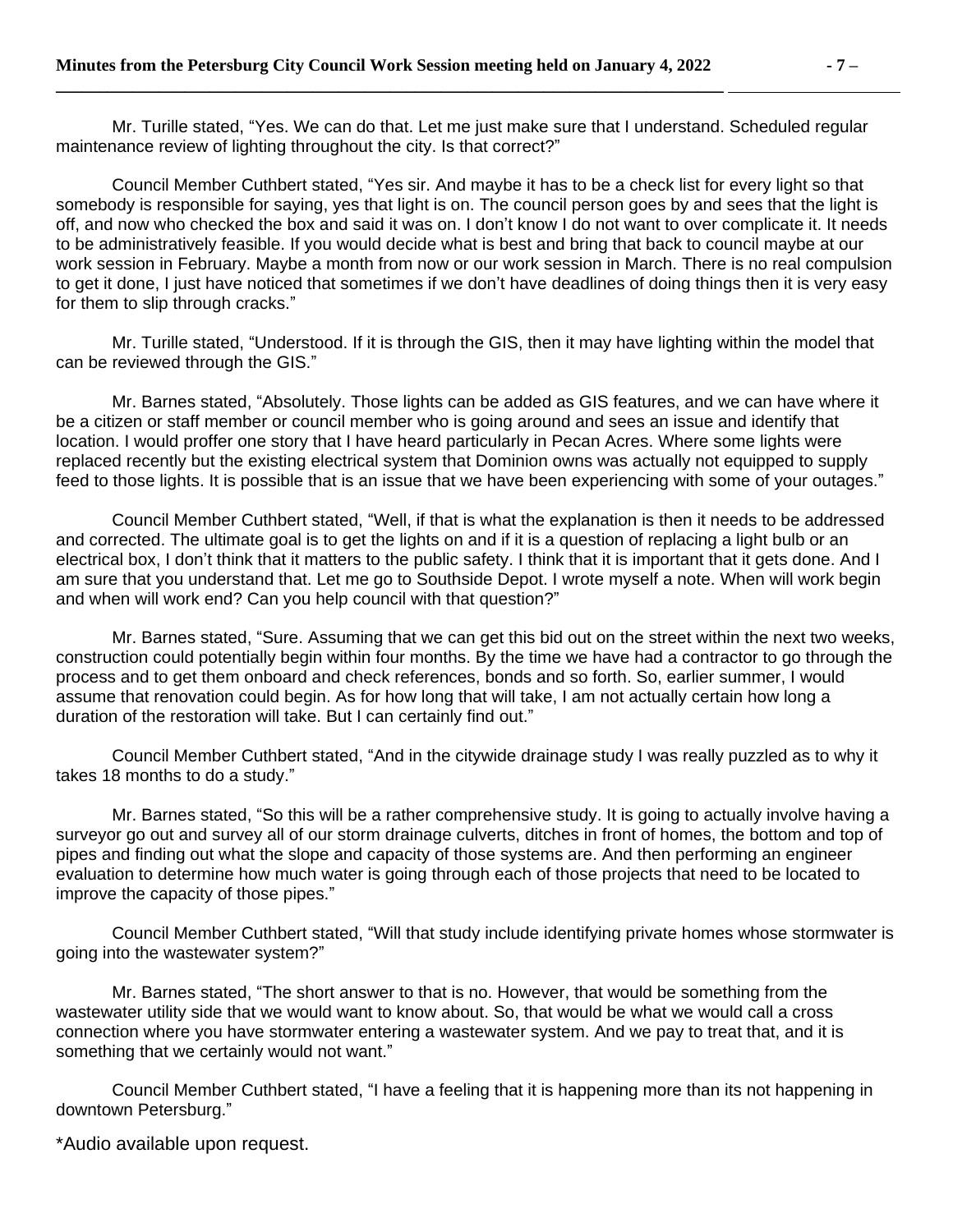Mr. Barnes stated, "I have some stories to confirm that."

Council Member Cuthbert stated, "I do not know what we do about it. At least, please I ask you and the city manager to think about. I think that is a real problem and it overstates the amount of water that we send through our wastewater system. Now the Prince George Water System Interconnection O&M Project, maybe you mentioned what that was."

Mr. Barnes stated, "Sorry, I passed over that. I mentioned that in prior updates. That is an interconnection on Baxter Road. Prince Goerge has a terminal section of their water system right at their county line. We have a terminal section of the city system right at the city line. This project is meant to connect those two ends and install a meter vault. And it would used in times of emergencies and supply to Southside Regional Medical Center. That is where the interconnection came from. The only other supply for the city is the Locke's Water Maine which runs from Dinwiddie all the way over to Upper Appomattox Street."

Council Member Cuthbert asked, "Would we be receiving water from this system, or would we be sending water from this system?"

Mr. Barnes stated, "The primary purpose is that it would be meant to be used in both directions on an as needed basis under emergency circumstances. We would have to enter into some sort of Memorandum of Undertanding addressing rates and usage and so forth. However, the hydraulics that are involved would mean that we would predominately be receiving much less capacity to provide them in an event they have an emergency."

Council Member Cuthbert stated, "On balance this is likely to benefit us more than Prince George?"

Mr. Barnes stated, "95% of the benefit would be derived by Petersburg."

Council Member Cuthbert stated, "And I think that you said that Memorandum of Understanding was required."

Mr. Barnes stated, "We have a number of conveyance agreements with our surrounding municipal partners. So, in the event that we would want to take water from them we would have procedures and understand what the rate that the city would pay to take water from them and vice versa."

Council Member Cuthbert stated, "Alright. Now let me go to the Poor Creek Wastewater Improvements. I know that it really important to Ward 2 especially because it is curtailing our development along Crater Road. When are those improvements going to begin and when are they going to end?"

Mr. Barnes stated, "This is a little bit more nebulous than I would like to convey but we are still in the process of trying to close these loans. So, that is going to involve actual design on these projects. Designs that have not been done. We have had preliminary designs done to identify alignments and what will be involved. So, the design process could be as much as 9-12 months. We will probably need to go out with an RFP to procure the design. If you assume a 15% design cost and a \$10 million dollar project, it can be upwards of over \$1 million dollars. So, that is not something that we can accommodate inhouse on consulting contracts."

Council Member Cuthbert stated, "Well that is unhappy news. I thought I remembered from a meeting with council maybe six months ago where we were told that the Poor Creek Wastewater. No that was the infiltration of whatever the other term is. It is kind of foreign to me."

Mr. Barnes stated, "Inflow and Infiltration."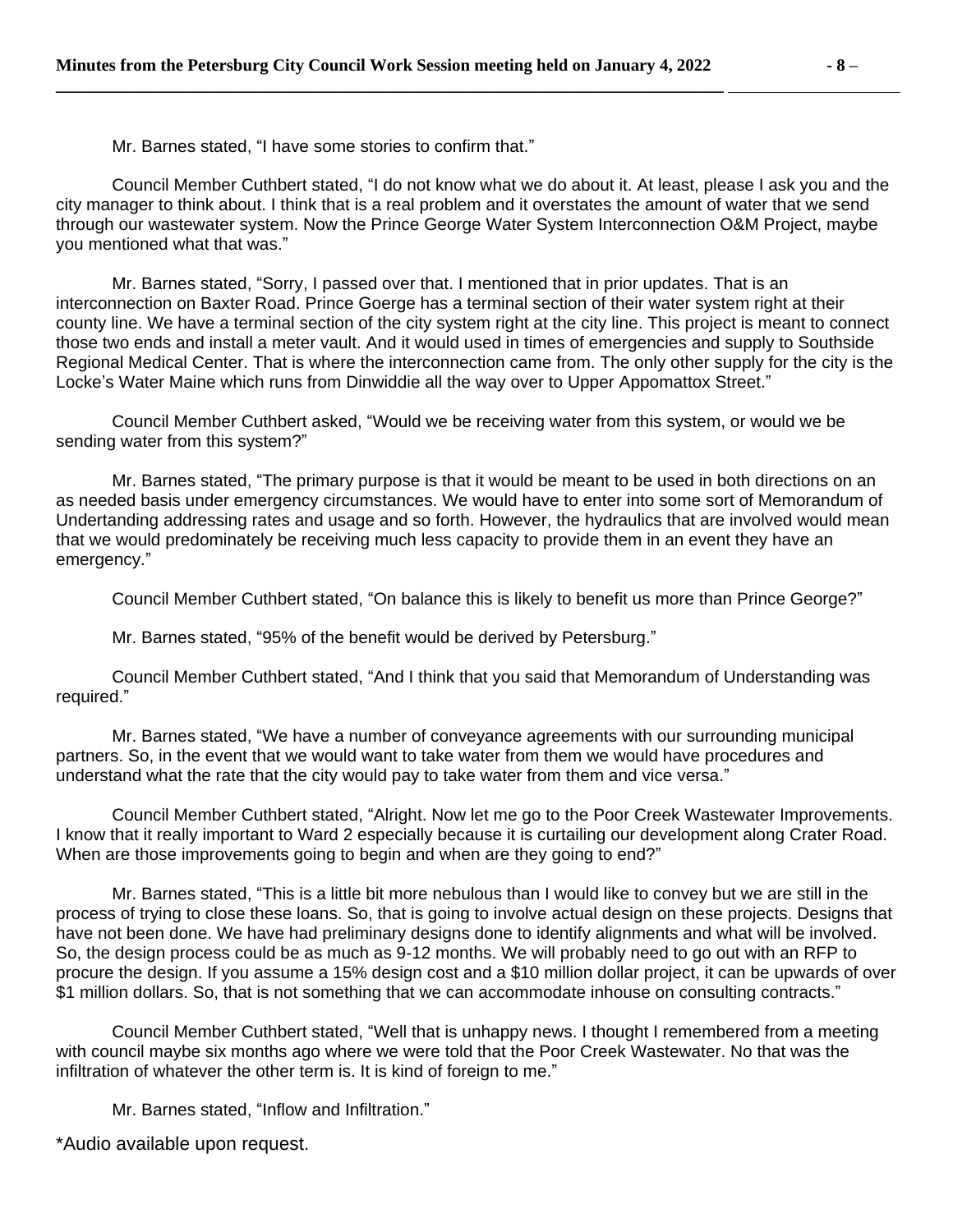Council Member Cuthbert stated, "Yes. If that would be addressed within the next 12 months. Is that on this capital project schedule anywhere?"

Mr. Barnes stated, "That is not. The inflow & infiltration reduction is something that we are working on. We recently procured a CCTV truck that is basically a truck that we can inspect sewer lines. Once we get out of the cold weather we will be going out and looking at some of the sewer lines through Blackwater Swamp. We have had conversation with one of our water and wastewater consultants about forming an isolated inflow and infiltration study on the Poor Creek Sewer Service area. They have identified a rather exuberant cost to do so. A relatively unquantified benefit."

Mr. Turille stated, "Let me just comment on that. The inflow portion of that will be done through the storm drainage study. Inflow is stormwater into a cross connection into the system. Part of the problem will be addressed through the storm drainage study."

Mayor Parham stated, "Mr. Turille is it possible for us to have a follow-up to this conversation. Because right now it is getting kind of in the weeds of it and I want all of council to be up-to-date as Council Member Cuthbert is on this. Council Member Cuthbert is that okay?"

Council Member Cuthbert stated, "Yes. That is all fine. I just think that we need to keep pushing on all of these fronts. If I were the city manager, I would have a hard time sleeping at night because so many things need our immediate attention. And I don't mean to be oblivious to that, but I am grateful to the city manager, Mr. Barnes and the rest of the team that is pushing these projects forward. But I think what I will do is that from time to time I will ask the city manager to give council an update on these projects so that council will be in the loop. And assure that things are moving forward. And also, if this is practical if we need more horsepower to get these studies done, I hope that we will go to the contractors to help supplement the very talented staff that we have in order to put projects together for grant applications and construction projects and so on. But in any event, thank you Mr. Mayor."

Council Member Westbrook stated, "I have two quick questions. I saw that you had something with drainage. The underpass on Defense Road between Squirrel Level and Banister, is that a high priority. Because it normally floods, and it closes that road down."

Mr. Barnes stated, "I am aware of that issue. We had actually identified that particular location ends up draining south of the South of the James apartment complex kind of crosses Squirrel Level and back there. Our crew have tried to inspect that line because it is a verily long run before it actually gets to a discharged location. I don't know that this particular location was identified for the ARPA allocation. But we are aware that it can be a problem area at times, and we have tried to address it."

Council Member Westbrook stated, "Especially coming into the winter and spring months with the heavy water. It normally shuts it down very easily. Secondly on that same stretch of road on the shoulder, I know that it is a pebble road, but the shoulder has a deep ravine that if you ease off the road it can really mess up transmissions and car trouble. Some of the residents have complained. And in that same little spot from Squirrel Level to Banister Road, there is a lot of pothole problems. As we go into spreading salt and things they normally reoccur. And one of them is right at the base of Ramblewood Subdivision. When you come into the subdivision there is a pothole right there that is causing a lot of trouble. That stretch of the road there is the drainage, the shoulder, and the potholes and I would like for that to be in your notes."

Mr. Barnes stated, "I can speak with our streets manager and see if he can go along and do a drive tomorrow and identify those potholes."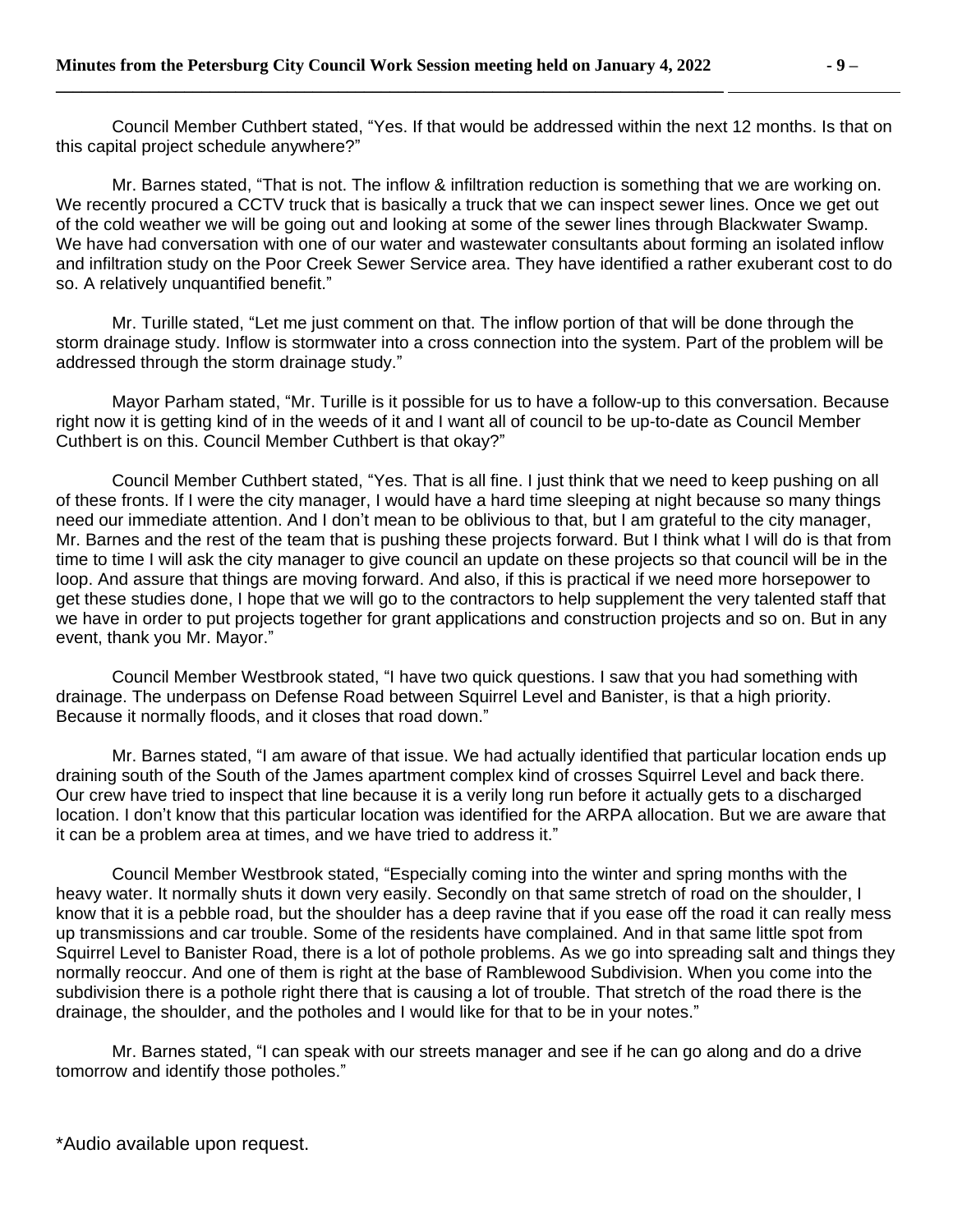Mayor Parham stated, "Thank you Mr. Barnes. We appreciate it. And for also keeping us safe during this storm you guys did phenomenal."

## **10. UTILITIES:**

a. ARPA Utility Relief Update

Randall Williams, Assistant Director of Public Works and Utilities, gave a brief update with a PowerPoint presentation.

Key points:

- The city's intent was to provide relief to residential customers experiencing economic hardships from the pandemic.
- A notice of the City of Petersburg's intent to apply was submitted on October 15, 2021.
- An application was completed on October 22, 2021, which provided the value of outstanding residential customer arrangements over 60 days as of August 31, 2021, at \$5.2 million.
- On October 29, 2021, the City of Petersburg was awarded \$3,672,454.51 for utility relief for residential customers.
- Completed the program certification and compliance documents on December 30, 2021, which was a requirement to physically receive the funds.
- This step demonstrated that customer 60+ day arrearages of residential customers increased as of August 31, 2021, vs. pre pandemic FY (2019).
- As a result, individuals' residents do not have to attest that they were impacted by the pandemic.
- Currently accounts are being analyzed to computer relief amounts to ensure compliance with state requirements.
- Current BAI system not ideal which requires more time for analysis of accounts.
- Goal to complete analysis and have total relief amounts to the applied to customers prior to receiving funds.
- \$1.9 million increase between pre-pandemic (March 2020) vs. post-pandemic (August 2021) outstanding balances for water and wastewater.
- After receiving funds, the collections will individually credit relief amounts to customer accounts.
- Funds must be expended by February 28, 2022.

There was no discussion among staff and council on the presentation.

# **11. STREETS:**

\*There are no items for this portion of the agenda.

### **12. FACILITIES:**

\*There are no items for this portion of the agenda.

### **13. ECONOMIC DEVELOPMENT:**

a. A presentation on proposals to purchase city-owned property at 835 Commerce Street, parcel ID 024-130012.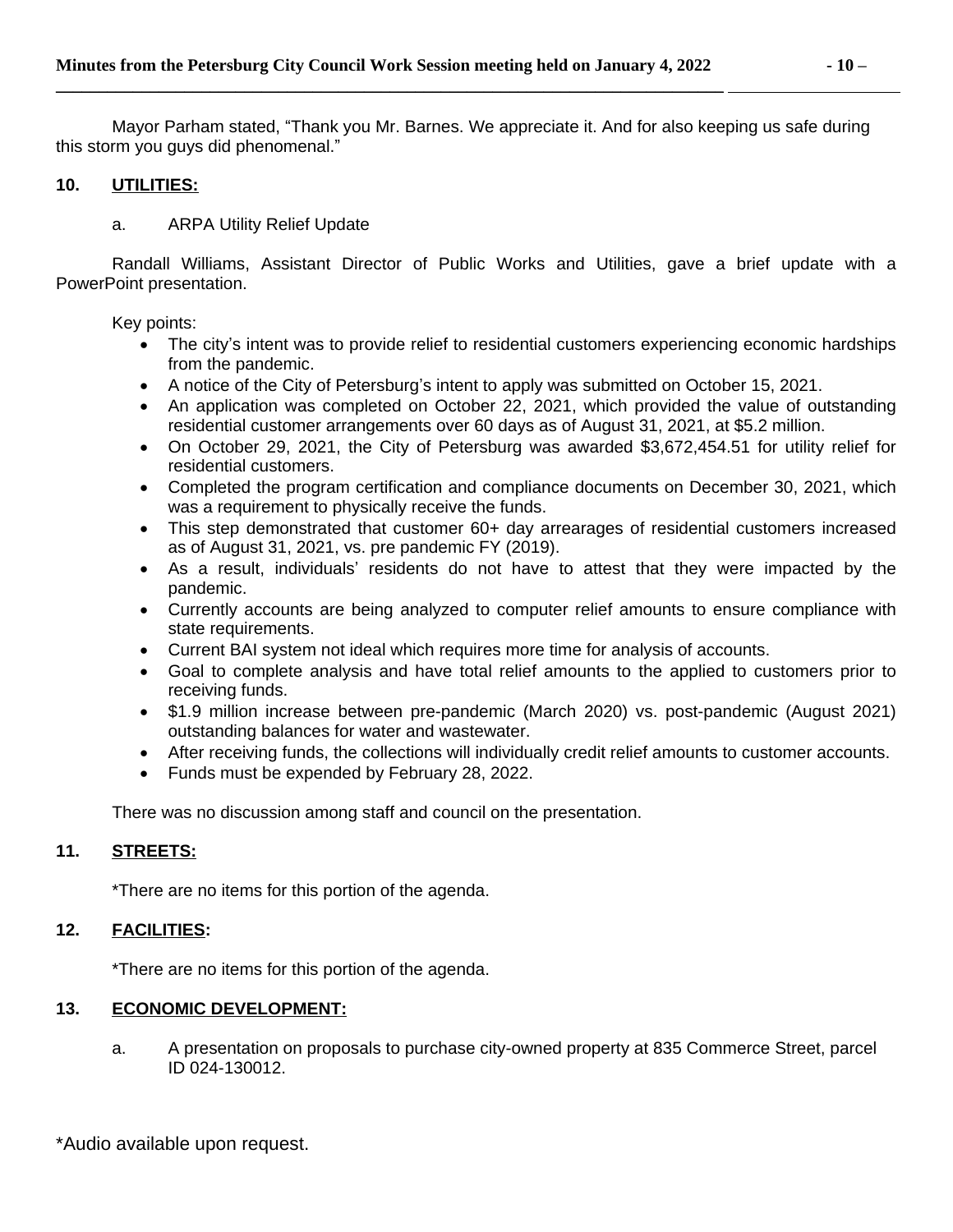Cynthia Boone, Program Coordinator for Department of Economic Development, gave a brief presentation on property located at 835 Commerce Street.

Key points:

- The is zoned M-1 and it is 1.30 acres.
- The building is a little over 14,363 square feet.
- It is in the Enterprise and Tourism Zone.
- The appraisal of the property came in at \$440,000.
- First proposal is from Quality Trailers who produces utility trailers. They have 50 years of combined experience, and they have two wholesale dealers that are committed to purchasing trailers.
- Second proposal is from Northside Gourmet Market Ecosystem. They create modular coworker space and business incubator for producers, small businesses, entrepreneurs, freelances, artists, and creators who seek to create real-time solutions in health and well-being. They currently operate eight markets in Virginia.
- Third proposal is from Southside Community Development and Housing Corporation. They are creating a communal living space with 12 market rate studio apartments, shared kitchen, dining, exercise room, laundry and living space. The space will include several amenities. The lease will be \$725-\$785.
- Fourth proposal is from Paradise Trust, LLC. The specialize in the manufacturing, assembly, and transporting of Death Care Products. The products that will be offered are metal and wood caskets, embalming tables with built-in sterilization, and embalming chemicals. This will be the first minority owned and operated Death Care Entity in the USA. They already have commitments from firms in Baltimore, Georgia, Indianapolis, Texas, and Tennessee.
- Fifth proposal is from Tri-Cities Habitat for Humanity. They plan to expand their Habitat ReStore to exhibit the brand-new products they receive from Wal-Mart, Lowe's, Home Depot, Big Lots, Amazon, and Haverty's Furniture. They also receive new and used donations from homeowners and businesses. There current space at 829 Commerce Street has an inoperable elevator requiring staff to take furniture up the narrow stairway. The benefit to the city will be generate revenue though this expansion that allows Habitat for Humanity to increase their mission to build and renovate more homes in the community.

There was discussion among City Council and staff.

Council Member Myers stated that he is in support of Tri-Cities Habitat for Humanity.

b. The Department of Economic Development report on Deficient Properties.

Ms. Boone gave an update and briefing on the deficient properties in the City of Petersburg.

Key points:

- Upon the review of the 129 available properties for sale by the Stormwater Manager and Zoning Administrator, 72 properties have been identified for removal from the disposition list.
- Issues include floodplains, right of ways, nonconforming lots, and other issues that impede development of the parcels.
- The lots to small to build they will offer to neighboring property owners to add to their acreage and to combine adjoining lots to comply with zoning requirements.
- Remaining lots that are available for sale will be placed on GovDeals to help facilitate the sale of properties to developers, which is an auction site.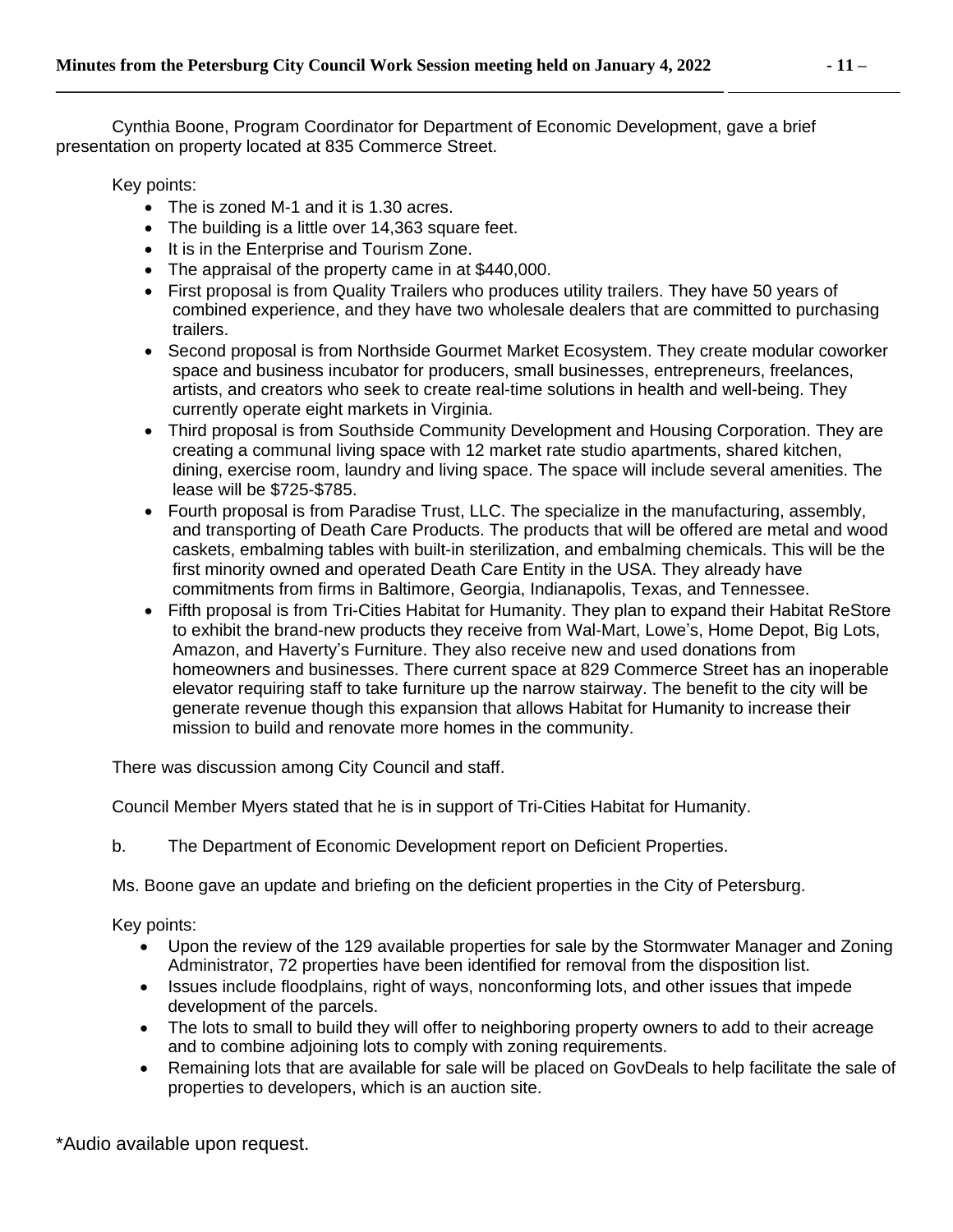There was no discussion on the presentation.

c. A presentation on the proposed Enterprise Zone Capital Investment Real Estate Tax Rebate.

Ms. Boone stated, "We are not going to do the presentation tonight. After speaking with the city manager, we believe that we are going to give him time to review that and give the new director time to review it. And we will bring back for the city council to review it and they can give their recommendations for it."

Mayor Parham stated, "And the new economic development director starts on the  $17<sup>th</sup>$ , right?"

Ms. Boone stated, "Yes."

Mayor Parham stated, "So, they have one day. They have some work to do before the 18<sup>th</sup>."

Ms. Boone stated, "Yes sir. Thank you."

Mayor Parham stated, "Thank you."

### **14. CITY MANAGER'S AGENDA:**

Mayor Parham stated, "We added to the agenda the resolution. So, you want to start by talking about the resolution so we can approve that tonight. So, we added this resolution authorizing the temporary closure of public buildings and authorizing remote meetings."

Mayor Parham read the resolution out loud.

Mr. Williams stated, "Mayor, can you precede the motion with a motion to suspend the Rules of Council to authorize the adoption during the work session."

Council Member Hill made a motion to suspend the Rules of Council. The motion was seconded by Council Member Myers. The motion was approved on roll call. On roll call vote, voting yes: Cuthbert, Wilson-Smith, Myers, Westbrook, Hill, Smith-Lee, and Parham

Council Member Hill made a motion to approve the resolution authorizing the temporary closure of public buildings and authorizing remote meetings. The motion was seconded by Council Member Myers. The motion was approved on roll call. On roll call vote, voting yes: Cuthbert, Wilson-Smith, Myers, Westbrook, Hill, Smith-Lee, and Parham

### **22-R-3 A RESOLUTION AUTHORIZING TEMPORARY CLOSURE OF PUBLIC BUILDINGS AND AUTHORIZING REMOTE MEETINGS.**

Mr. Turille can a brief overview of the city manager's report.

Key points:

- A grant was awarded in the amount of \$2.6 million to include a city stormwater drainage study flood plain management and resilience plan for solutions for flooding areas. Many have flooded since the 1950s.
- Commended Darryl Walker for applying and receiving the grant.
- Circuit Court Clerk, Maytee Parham, awarded two records preservation program grants totaling \$44,059 for preservation and digitation.
- Introduced New Director of Neighborhood Services, Nikesha Williams. She began with the city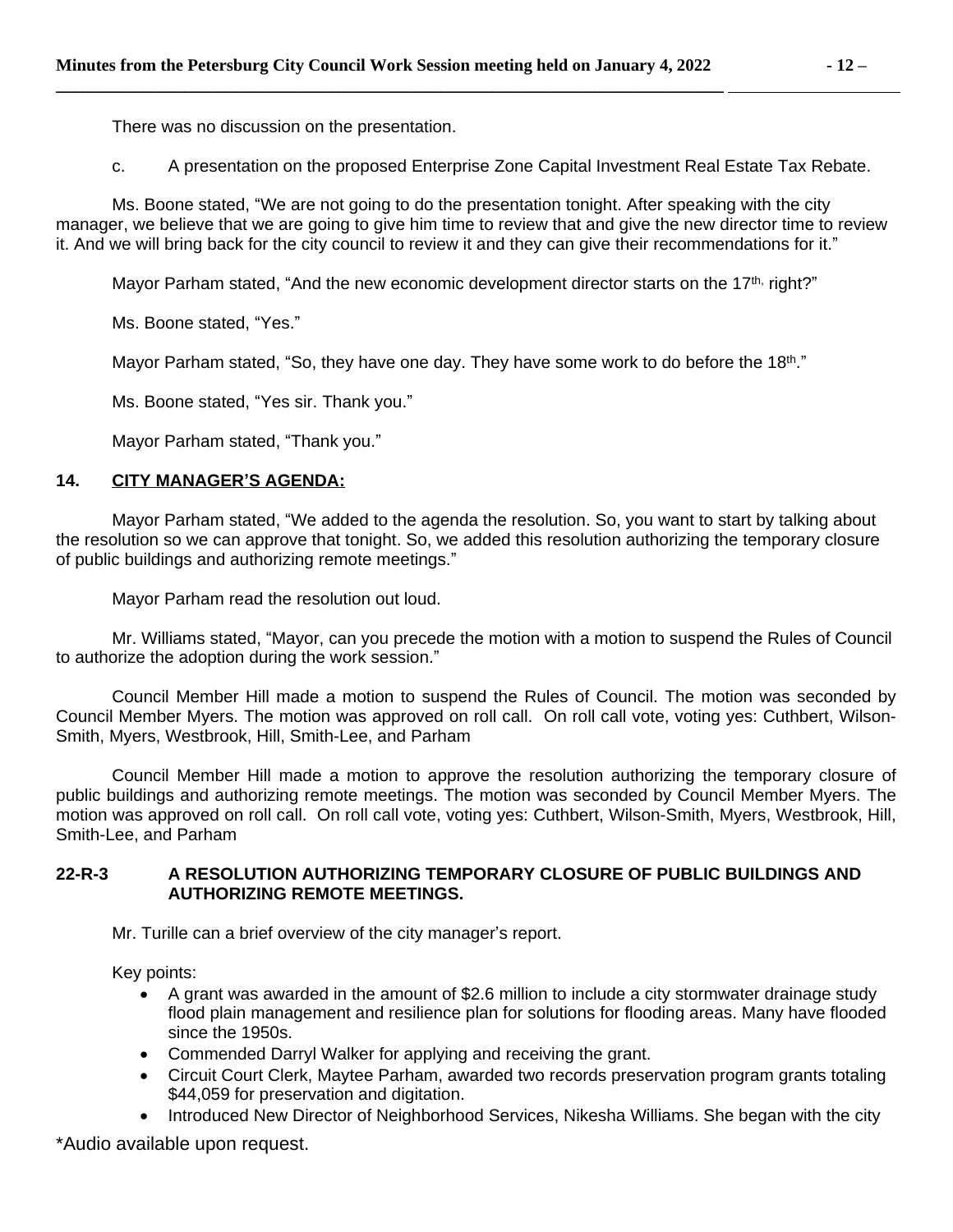on December 20, 2021.

- The new Parks and Recreation Director, Marquis Allen who began January 3, 2022.
- The new Economic Development Director is Brian Moore, who will begin on January 17, 2022.
- February 8<sup>th</sup> is the date for a workshop for outside agencies to make request for contributions.
- He has begun working on ten strategies that correspond with city council vision of neighborhood revitalization, good government, celebrate Petersburg and economic development. he will be rolling them out as the city goes forward in the winter and spring.

Mayor Parham stated, "At this time, I want to add to the announcements that we had last week. We had another special one that came out in the Progress-Index. And I just want to give people the background of the article that came out about the Black History Museum that came out of Petersburg. Mr. Crocker was in there and commented on there. I just want to give a shoutout to Councilman Myers, back then Mayor Myers that started that process back in 2015-2016. It just lets me know the amount of time put into that and how things take time to come into fruition. Thanks to your leadership."

Council Member Myers stated, "Thank you. And I want to thank Wayne for continuing efforts."

Mayor Parham stated, "Thank you."

# **15. BUSINESS OR REPORTS FROM THE CLERK:**

Ms. Jackson stated, "Happy New Year Everyone."

# **16. BUSINESS OR REPORTS FROM THE CITY ATTORNEY:**

Mr. Williams gave a briefing with a PowerPoint on closing of some of the hotels in the city.

Key points:

- The enforcement agencies are the health department, police department, commissioner of the revenue, zoning administrator, and the building code enforcement. This would include the property maintenance official and fire marshal.
- The health commissioner inspects the hotels annually.
- There are significant penalties for health violations.
- They can be fined up to \$10,000 in each violation.
- The zoning administrator ensures compliance with existing provisions of the Zoning Ordinance (off street parking, occupancy, etc.)
- The hotels have a certain amount of occupancy.
- Properly administer 2-62(b)(3) of the Petersburg City Code.
- There can be no more than 3 police calls to hotel with 30 days.
- The property can be declared a public nuisance from a series of ongoing violations which has a negative impact on public health, safety, and welfare.
- City Council can formally instruct the city manager that hotel/motel interdiction is a priority for the city. They can have staff report and identify which properties pose the highest risk to health, safety, and welfare and describe in detail why. They can also encourage staff to work with the property owners to bring properties into compliance. And appropriate funding as necessary for eliminating negative impacts.

Council Member Wilson-Smith stated, "That was a good presentation. And it takes a lot for me to say that. But it actually was. And I appreciate you doing that and giving me the answer that I was looking for. So, we will go back to the drawing board. Would you please if you can send that PowerPoint to us. Because there